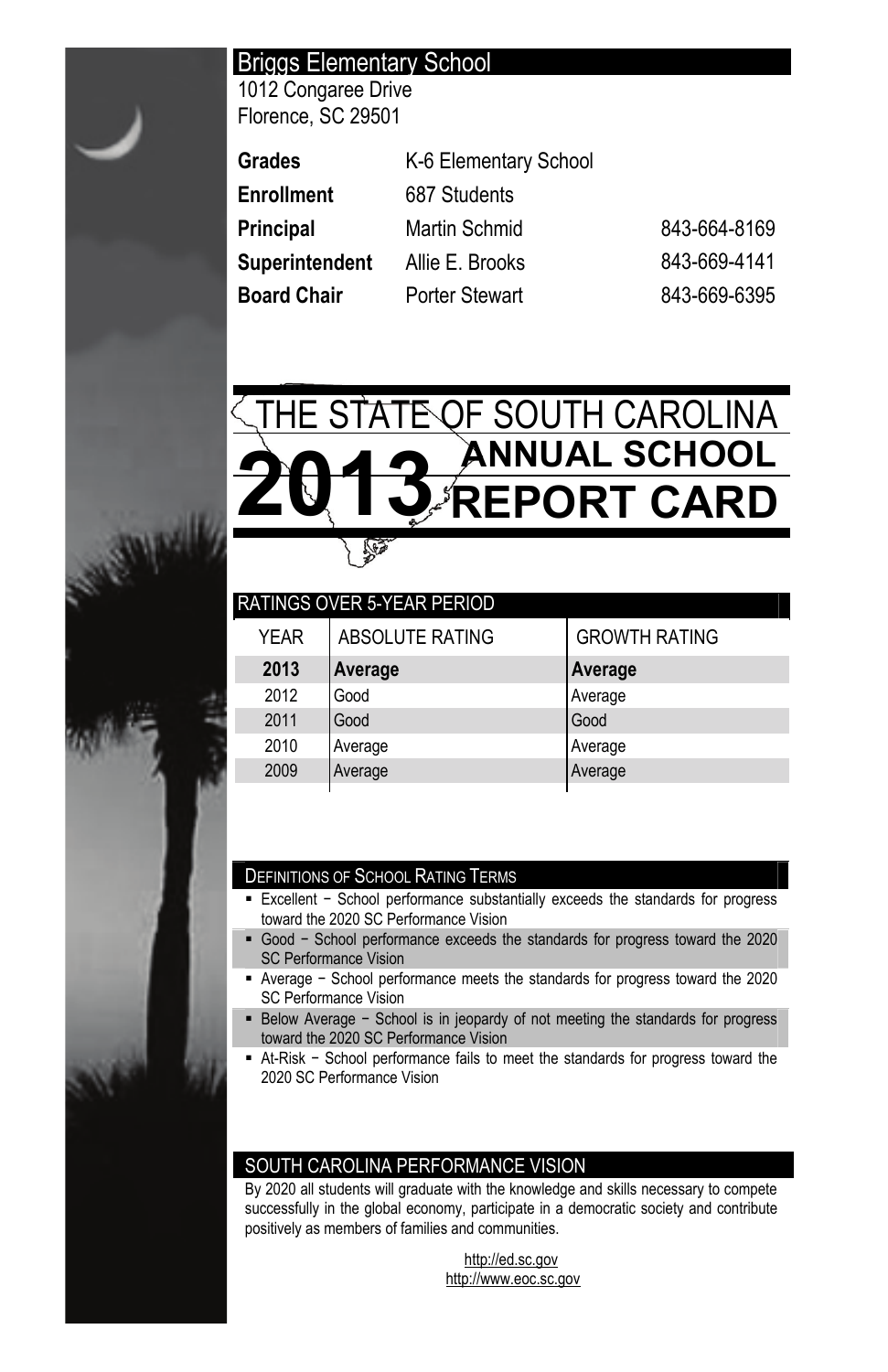



\* Elementary schools with Students Like Ours are elementary schools with poverty indices of no more than 5% above or below the index for the school.

| l Definition of Critical Terms |                                                                                                       |  |  |  |  |  |
|--------------------------------|-------------------------------------------------------------------------------------------------------|--|--|--|--|--|
| Exemplary                      | "Exemplary" means the student demonstrated exemplary performance in meeting the grade level standard. |  |  |  |  |  |
| Met                            | "Met" means the student met the grade level standard.                                                 |  |  |  |  |  |
| <b>Not Met</b>                 | "Not Met" means that the student did not meet the grade level standard.                               |  |  |  |  |  |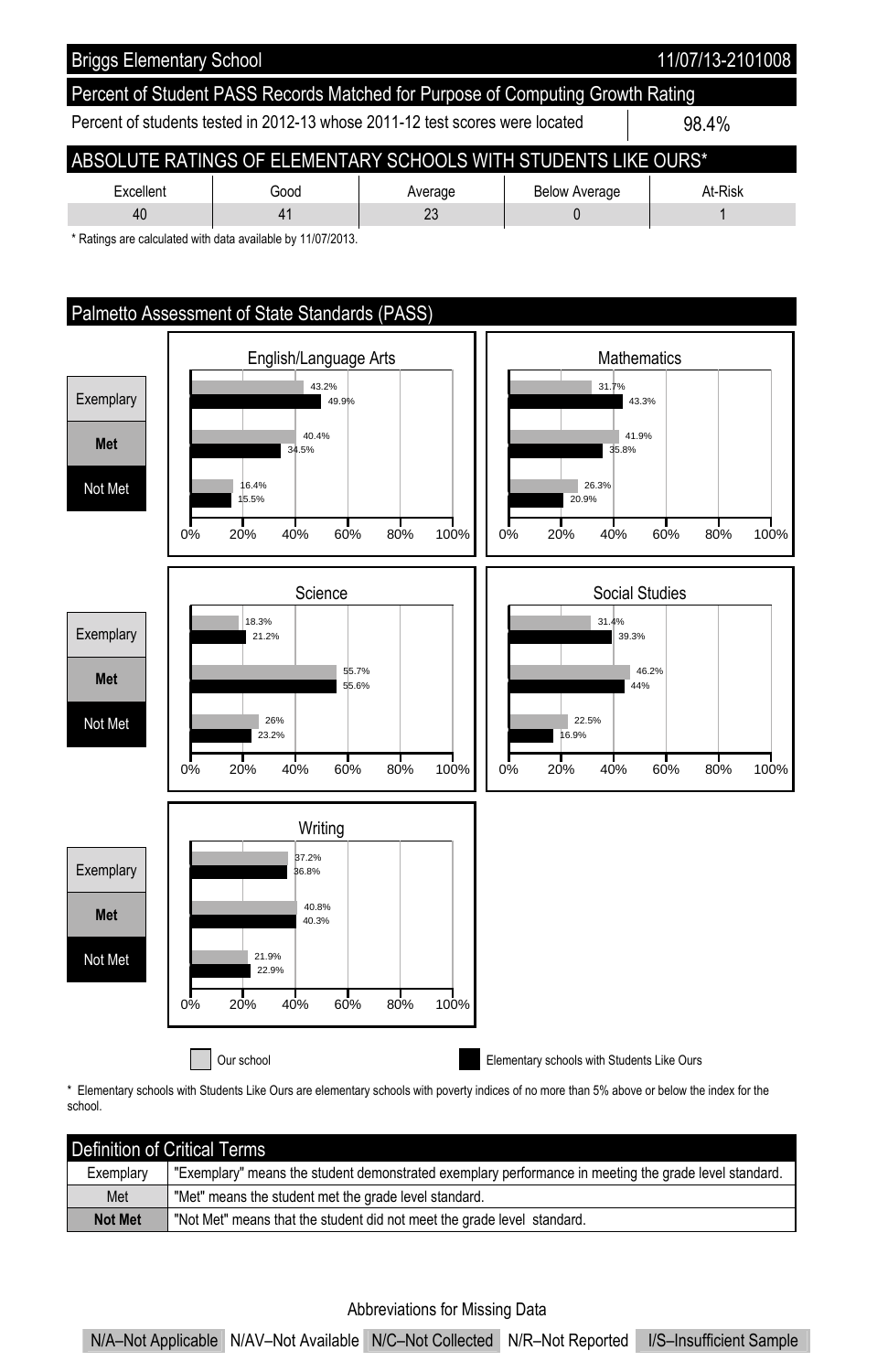| 11/07/13-2101008<br><b>Briggs Elementary School</b>                             |            |                       |                                                            |                                |  |  |  |
|---------------------------------------------------------------------------------|------------|-----------------------|------------------------------------------------------------|--------------------------------|--|--|--|
| <b>School Profile</b>                                                           |            |                       |                                                            |                                |  |  |  |
|                                                                                 | Our School | Change from Last Year | Elementary<br>Schools with<br><b>Students Like</b><br>Ours | Median<br>Elementary<br>School |  |  |  |
| Students (n=687)                                                                |            |                       |                                                            |                                |  |  |  |
| First graders who attended full-day kindergarten                                | 100.0%     | No Change             | 100.0%                                                     | 100.0%                         |  |  |  |
| Retention rate                                                                  | 2.7%       | Up from 2.2%          | 0.9%                                                       | 0.9%                           |  |  |  |
| Attendance rate                                                                 | 95.8%      | Down from 96.0%       | 96.4%                                                      | 96.3%                          |  |  |  |
| Served by gifted and talented program                                           | 10.8%      | N/A                   | 9.4%                                                       | 7.2%                           |  |  |  |
| With disabilities                                                               | 13.3%      | N/A                   | 12.3%                                                      | 12.4%                          |  |  |  |
| Older than usual for grade                                                      | 4.6%       | N/A                   | 1.7%                                                       | 1.9%                           |  |  |  |
| Out-of-school suspensions or expulsions for violent<br>and/or criminal offenses | 0.0%       | No Change             | 0.0%                                                       | 0.0%                           |  |  |  |
| Teachers (n=42)                                                                 |            |                       |                                                            |                                |  |  |  |
| Teachers with advanced degrees                                                  | 66.7%      | Up from 63.4%         | 64.0%                                                      | 62.5%                          |  |  |  |
| Continuing contract teachers                                                    | 92.9%      | Down from 100.0%      | 86.8%                                                      | 83.3%                          |  |  |  |
| Teachers returning from previous year                                           | 92.2%      | Up from 90.3%         | 89.4%                                                      | 88.3%                          |  |  |  |
| Teacher attendance rate                                                         | 96.4%      | Down from 99.1%       | 95.0%                                                      | 95.0%                          |  |  |  |
| Average teacher salary*                                                         | \$50,703   | Up 4.4%               | \$49,217                                                   | \$48,193                       |  |  |  |
| Professional development days/teacher                                           | 8.1 days   | Down from 10.7 days   | $11.5$ days                                                | $11.0$ days                    |  |  |  |
| School                                                                          |            |                       |                                                            |                                |  |  |  |
| Principal's years at school                                                     | 15.0       | Up from 14.0          | 50                                                         | 40                             |  |  |  |
| Student-teacher ratio in core subjects                                          | 20.2 to 1  | Up from 19.3 to 1     | 20.7 to 1                                                  | 20.1 to 1                      |  |  |  |
| Prime instructional time                                                        | 91.5%      | Down from 94.5%       | 90.3%                                                      | 90.0%                          |  |  |  |
| Opportunities in the arts                                                       | Good       | No Change             | Good                                                       | Good                           |  |  |  |
| SACS accreditation                                                              | Yes        | No Change             | Yes                                                        | Yes                            |  |  |  |
| Parents attending conferences                                                   | 99.2%      | Down from 100.0%      | 100.0%                                                     | 100.0%                         |  |  |  |
| Character development program                                                   | Excellent  | No Change             | Excellent                                                  | Excellent                      |  |  |  |
| Dollars spent per pupil**                                                       | \$6.222    | Down 6.9%             | \$7.077                                                    | \$7.364                        |  |  |  |
| Percent of expenditures for instruction**                                       | 65.0%      | Down from 66.6%       | 68.0%                                                      | 68.0%                          |  |  |  |
| Percent of expenditures for teacher salaries**                                  | 64.0%      | Down from 64.7%       | 66.0%                                                      | 66.0%                          |  |  |  |

\* Includes current year teachers contracted for 185 or more days.

\*\* Prior year audited financial data are reported.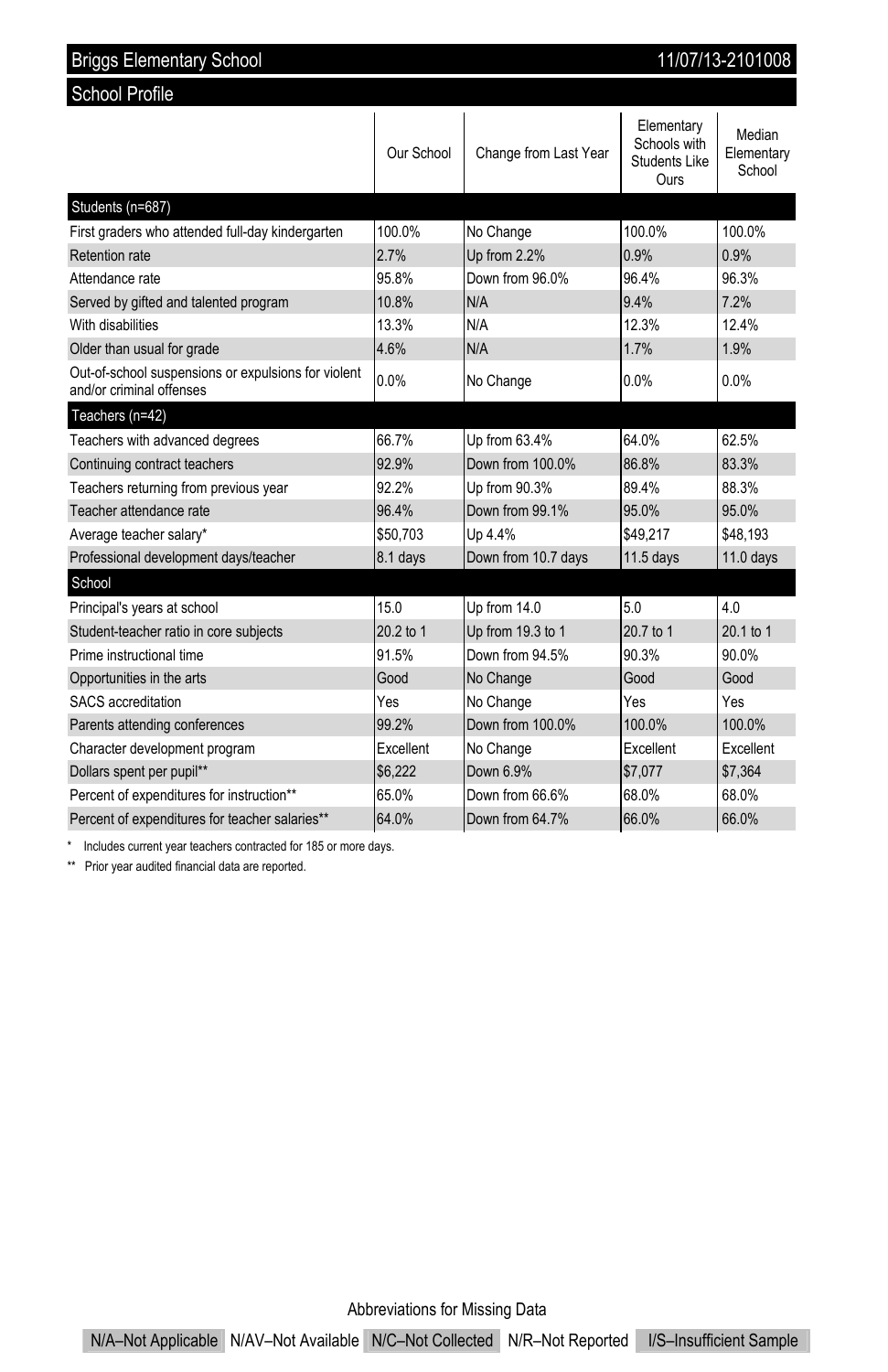### Report of Principal and School Improvement Council

Dear Parents and Stakeholders of Briggs Elementary School,

The entire Briggs community is to be commended for their initiative, dedication, and hard work during the 2012- 13 school year. We pride ourselves on the philosophy of meeting the needs of all of our students.

Making a difference and challenging each individual student is our main emphasis. Our school-wide efforts continue to be directed toward established goals that are aligned to Florence School District One and our School Renewal Plan. "Learn" was our yearly theme. Students and staff members participated in several service-learning projects that benefited local, national and international organizations.

We are extremely proud of the significant improvement in PASS scores resulting in state recognition. Our Effective School Plan was implemented to address state standards utilizing data from MAP, Accelerated Math, Tests for Higher Standards and COMPASS assessment tools that identify specific areas of need for each child.

School-wide commitment to early literacy, evidenced through our LEAP Lab, vigorous commitment to technology noted by the allocation of iPads, notebook computers, LCD projectors, Smartboards, document cameras, hardware upgrades, and several software programs, truly made a difference.

Our school continues accreditation with an "All Clear" rating through the Southern Association of Colleges and **Schools** 

The Briggs Association of Parents and Teachers and the School Improvement Council work in concert to continue to support outstanding initiatives at our school. Their mini grants fund many teacher enrichment activities. Our third annual "Taste of Briggs" was a huge community success.

Our school stakeholders continue to work together to ensure that Briggs remains a wonderful place to grow and be challenged.

Sincerely,

Martin Schmid, Principal Ruth Watts, School Improvement Council Chair

## Evaluations by Teachers, Students and Parents

|                                                        | <b>Teachers</b> | Students* | Parents* |
|--------------------------------------------------------|-----------------|-----------|----------|
| Number of surveys returned                             | 46              | 114       | 64       |
| Percent satisfied with learning environment            | 97.8%           | 88.6%     | 90.6%    |
| Percent satisfied with social and physical environment | 95.6%           | 85.8%     | 95.4%    |
| Percent satisfied with school-home relations           | 95.6%           | 85.9%     | 93.8%    |

Only students at the highest elementary school grade level and their parents were included.

#### Abbreviations for Missing Data

N/A–Not Applicable N/AV–Not Available N/C–Not Collected N/R–Not Reported I/S–Insufficient Sample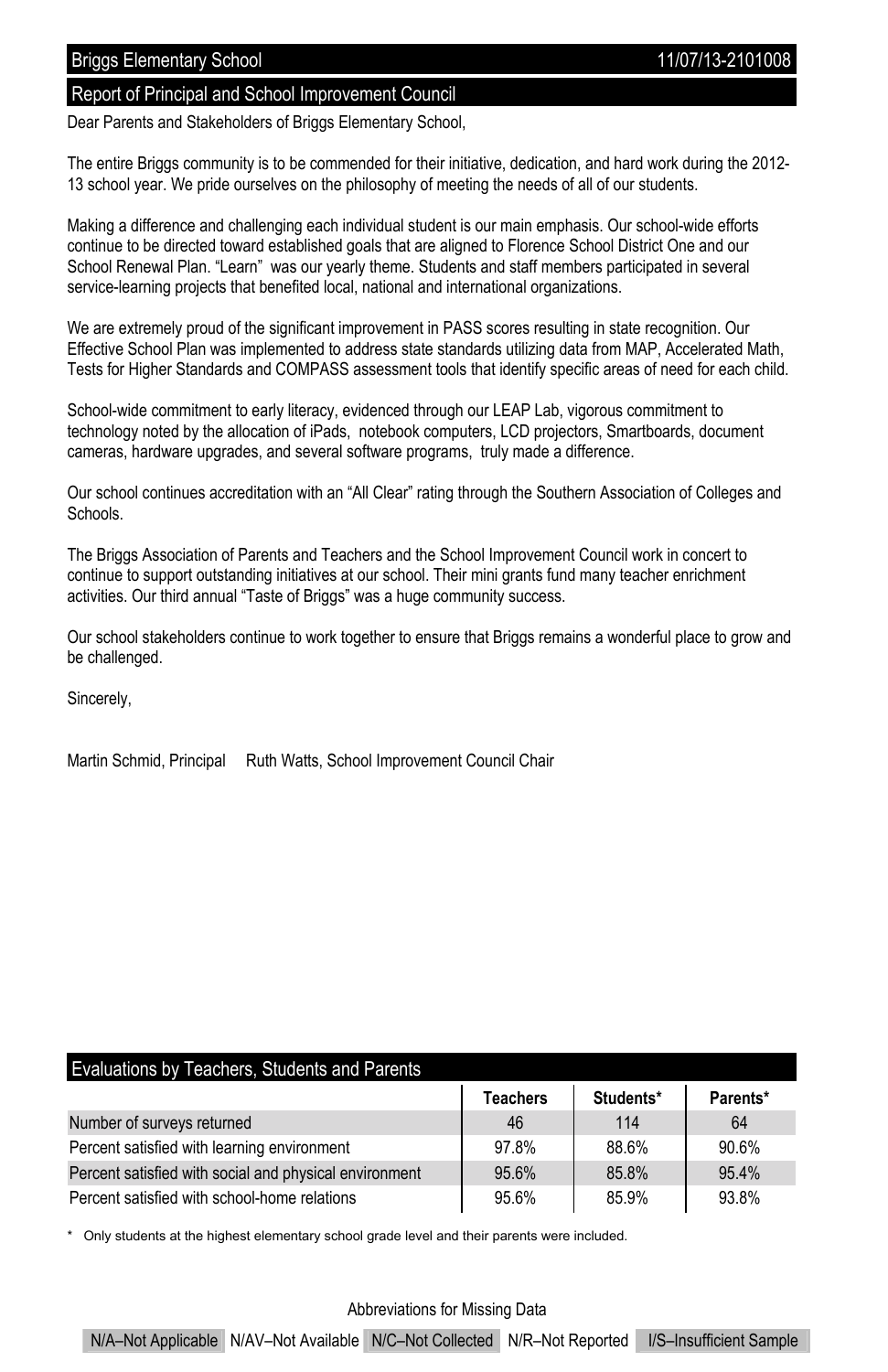# Briggs Elementary School 2008 2009 11/07/13-2101008

# ESEA/Federal Accountability Rating System

In July 2013, the South Carolina Department of Education was granted a waiver from several accountability requirements of the federal Elementary and Secondary Education Act (ESEA). This waiver allowed SC to replace the former pass/fail system with one that utilizes more of the statewide assessments already in place and combine these subject area results with graduation rate (in high schools) to determine if each school met the target or made progress toward the target. This analysis results in a letter grade for the school rather than the pass/fail system of previous years. For a detailed review of the matrix for each school and districts that determined the letter grade, please use the following link: http://ed.sc.gov/data/esea/ or request this information from your child's district or school.

| <b>Overall Weighted Points Total</b> | 88.0 |
|--------------------------------------|------|
| <b>Overall Grade Conversion</b>      |      |

| <b>Index Score</b> | Grade | <b>Description</b>                                          |
|--------------------|-------|-------------------------------------------------------------|
| 90-100             | Α     | Performance substantially exceeds the state's expectations. |
| 80-89.9            | B     | Performance exceeds the state's expectations.               |
| 70-79.9            |       | Performance meets the state's expectations.                 |
| 60-69.9            |       | Performance does not meet the state's expectations.         |
| Less than 60       |       | Performance is substantially below the state's expectations |

# Accountability Indicator for Title I Schools

Briggs Elementary School school has been designated as a:

- Title I Reward School for Performance among the highest performing Title I schools in a given year.
- Title I Reward School for Progress one of the schools with substantial progress in student subgroups.
- $\Box$  Title I Focus School one of the schools with the highest average performance gap between subgroups.
- Title I Priority School one of the 5% lowest performing Title I schools.
- ✓ Title I School does not qualify as Reward, Focus or Priority School.
- $\Box$  Non-Title I School therefore the designations above are not applicable.

#### Teacher Quality and Student Attendance

|                                                                         | <b>Our District</b> | <b>State</b> |
|-------------------------------------------------------------------------|---------------------|--------------|
| Classes in low poverty schools not taught by highly qualified teachers  | 2.7%                | 2.3%         |
| Classes in high poverty schools not taught by highly qualified teachers | 5.1%                | 4.9%         |

|                                                 | Our School | <b>State Obiective</b> | <b>Met State Objective</b> |
|-------------------------------------------------|------------|------------------------|----------------------------|
| Classes not taught by highly qualified teachers | 0.6%       | $0.0\%$                | No                         |
| Student attendance rate                         | 95.8%      | $94.0\%$ *             | Yes                        |

\* Or greater than last year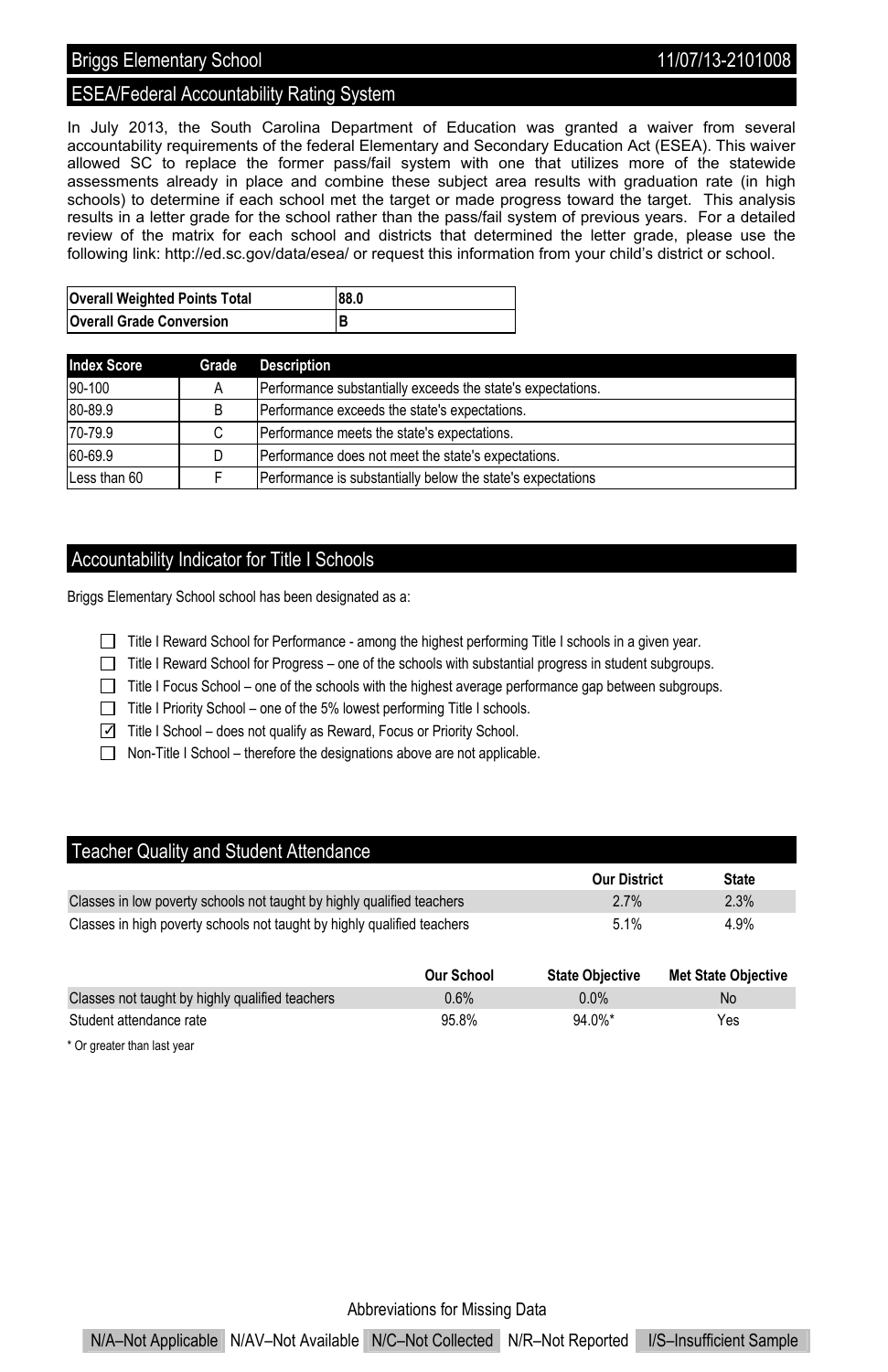| 11/07/13-2101008<br><b>Briggs Elementary School</b> |          |                   |              |                        |              |                |
|-----------------------------------------------------|----------|-------------------|--------------|------------------------|--------------|----------------|
| Performance By Group                                |          |                   |              |                        |              |                |
| Subgroups                                           | ELA Mean | <b>Vlath Mean</b> | Science Mean | Social Studies<br>Mean | ELA % Tested | Vlath % Tested |
|                                                     |          |                   | Grades 3-5   |                        |              |                |
| <b>All Students</b>                                 | 669.4    | 651.1             | 629.3        | 641.2                  | 99.5         | 99.5           |
| Male                                                | 665.1    | 654.9             | 634.7        | 646.5                  | 99.1         | 99.1           |
| Female                                              | 673.8    | 647.3             | 624.0        | 635.8                  | 100.0        | 100.0          |
| White                                               | 683.1    | 667.3             | 648.0        | 652.7                  | 100.0        | 100.0          |
| African American                                    | 645.9    | 626.0             | 602.5        | 622.3                  | 99.4         | 99.4           |
| Asian/Pacific Islander                              | N/A      | N/A               | N/A          | N/A                    | N/A          | N/A            |
| Hispanic                                            | N/A      | N/A               | N/A          | N/A                    | N/A          | N/A            |
| American Indian/Alaskan                             | N/A      | N/A               | N/A          | N/A                    | N/A          | N/A            |
| <b>Disabled</b>                                     | N/A      | N/A               | N/A          | N/A                    | 100.0        | 100.0          |
| <b>Limited English Proficient</b>                   | N/A      | N/A               | N/A          | N/A                    | N/A          | N/A            |
| Subsidized meals                                    | 656.5    | 638.5             | 613.1        | 630.3                  | 100.0        | 100.0          |
| Annual Measurable<br>Objective (AMO)                | 635.0    | 635.0             | 635.0        | 635.0                  | 95.0         | 95.0           |
|                                                     |          |                   | Grades 6-8   |                        |              |                |
| <b>All Students</b>                                 | 651.3    | 645.6             | 611.7        | 646.7                  | 99.5         | 99.5           |
| Male                                                | 658.2    | 652.0             | 618.0        | 657.7                  | 99.1         | 99.1           |
| Female                                              | 644.0    | 638.7             | 605.5        | 634.6                  | 100.0        | 100.0          |
| White                                               | 667.3    | 659.6             | 625.7        | 663.3                  | 100.0        | 100.0          |
| African American                                    | 625.0    | 623.9             | 584.5        | 623.7                  | 99.4         | 99.4           |
| Asian/Pacific Islander                              | N/A      | N/A               | N/A          | N/A                    | N/A          | N/A            |
| Hispanic                                            | N/A      | N/A               | N/A          | N/A                    | N/A          | N/A            |
| American Indian/Alaskan                             | N/A      | N/A               | N/A          | N/A                    | N/A          | N/A            |
| Disabled                                            | N/A      | N/A               | N/A          | N/A                    | 100.0        | 100.0          |
| Limited English Proficient                          | N/A      | N/A               | N/A          | N/A                    | N/A          | N/A            |
| Subsidized meals                                    | 637.5    | 631.3             | 600.6        | 624.4                  | 100.0        | 100.0          |
| Annual Measurable<br>Objective (AMO)                | 628.0    | 628.0             | 628.0        | 628.0                  | 95.0         | 95.0           |

Abbreviations for Missing Data

N/A–Not Applicable N/AV–Not Available N/C–Not Collected N/R–Not Reported I/S–Insufficient Sample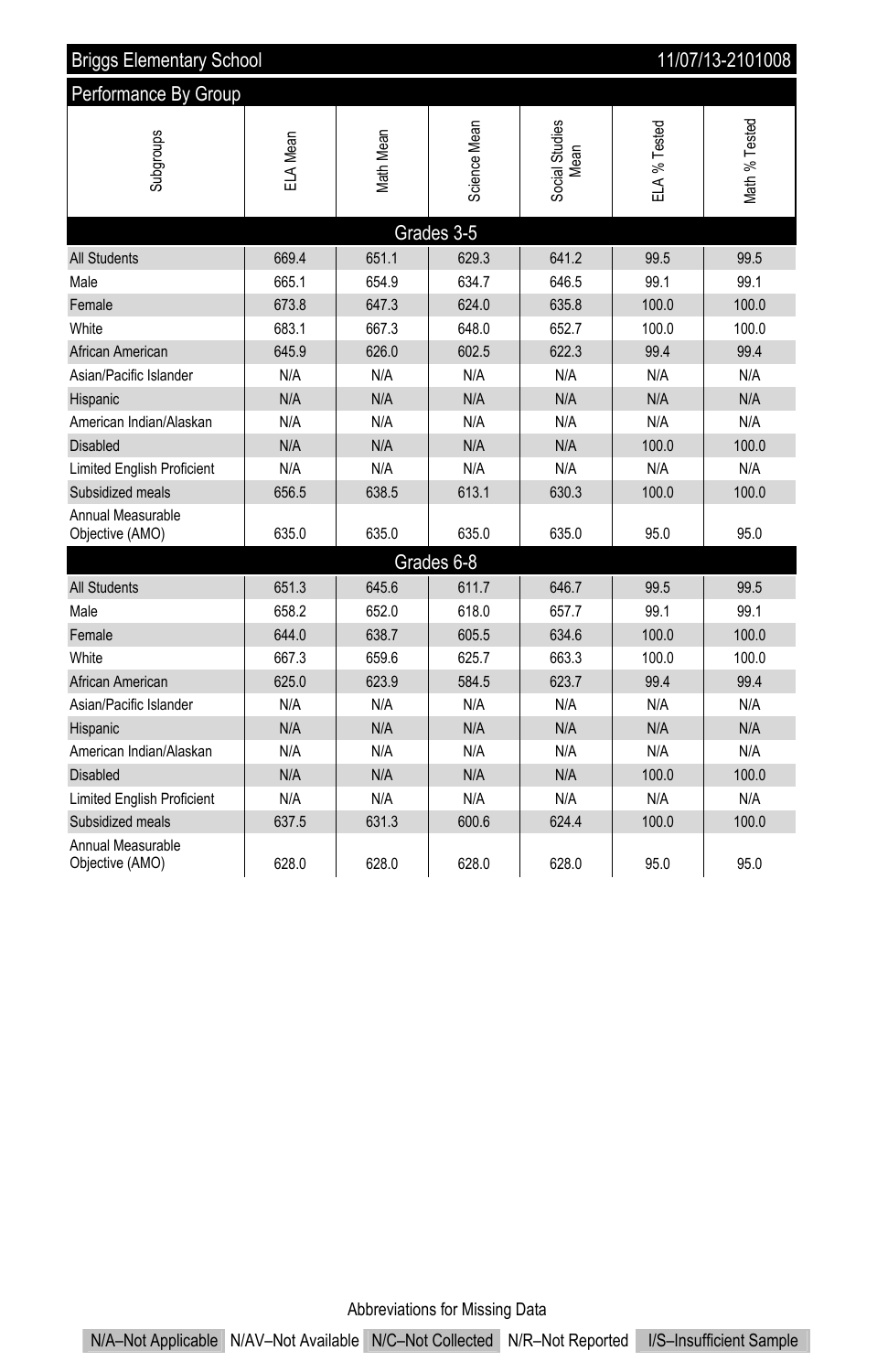|                                 | 11/07/13-2101008<br><b>Briggs Elementary School</b> |                                  |             |                       |             |              |                       |
|---------------------------------|-----------------------------------------------------|----------------------------------|-------------|-----------------------|-------------|--------------|-----------------------|
| PASS Performance By Grade Level |                                                     |                                  |             |                       |             |              |                       |
|                                 | Grade                                               | Enrollment 1st<br>Day of Testing | % Tested    | % Not Met             | % Met       | % Exemplary  | % Met or<br>Exemplary |
|                                 |                                                     |                                  |             | English/Language Arts |             |              |                       |
|                                 | 3                                                   | 88                               | 100         | 9.3                   | 22.1        | 68.6         | 90.7                  |
|                                 | $\overline{4}$                                      | 109                              | 99.1        | 11.3                  | 33          | 55.7         | 88.7                  |
| 2012                            | 5                                                   | 131                              | 99.2        | 21.8                  | 41.2        | 37           | 78.2                  |
|                                 | 6                                                   | 102                              | 100         | 23.4                  | 30.9        | 45.7         | 76.6                  |
|                                 | 7                                                   | N/A                              | N/AV        | N/A                   | N/A         | N/A          | N/A                   |
|                                 | 8                                                   | N/A<br>$\overline{92}$           | N/AV        | N/A<br>8.1            | N/A         | N/A          | N/A                   |
|                                 | 3<br>$\overline{\mathbf{4}}$                        | 89                               | 100<br>100  | 16.3                  | 29.1<br>36  | 62.8<br>47.7 | 91.9<br>83.7          |
| 2013                            | 5                                                   | 112                              | 99.1        | 8.5                   | 47.2        | 44.3         | 91.5                  |
|                                 | 6                                                   | 126                              | 99.2        | 26.7                  | 43.3        | 30           | 73.3                  |
|                                 | 7                                                   | N/A                              | N/AV        | N/A                   | N/A         | N/A          | N/A                   |
|                                 | 8                                                   | N/A                              | N/AV        | N/A                   | N/A         | N/A          | N/A                   |
|                                 |                                                     |                                  |             | Mathematics           |             |              |                       |
|                                 | 3                                                   | 88                               | 100         | 12.8                  | 31.4        | 55.8         | 87.2                  |
|                                 | $\overline{4}$                                      | 109                              | 99.1        | 18.6                  | 38.1        | 43.3         | 81.4                  |
|                                 | 5                                                   | 131                              | 99.2        | 25.2                  | 42          | 32.8         | 74.8                  |
| 2012                            | 6                                                   | 102                              | 100         | 22.3                  | 38.3        | 39.4         | 77.7                  |
|                                 | $\overline{7}$                                      | N/A                              | N/AV        | N/A                   | N/A         | N/A          | N/A                   |
|                                 | 8                                                   | N/A                              | N/AV        | N/A                   | N/A         | N/A          | N/A                   |
|                                 | 3                                                   | 92                               | 100         | 26.7                  | 29.1        | 44.2         | 73.3                  |
|                                 | $\overline{\mathbf{4}}$                             | 89                               | 100         | 15.1                  | 46.5        | 38.4         | 84.9                  |
| 2013                            | 5                                                   | 112                              | 99.1        | 24.5                  | 46.2        | 29.2         | 75.5                  |
|                                 | 6                                                   | 126                              | 99.2        | 32.5                  | 41.7        | 25.8         | 67.5                  |
|                                 | $\overline{7}$                                      | N/A                              | N/AV        | N/A                   | N/A         | N/A          | N/A                   |
|                                 | 8                                                   | N/A                              | N/AV        | N/A                   | N/A         | N/A          | N/A                   |
|                                 |                                                     |                                  |             | Science               |             |              |                       |
|                                 | 3                                                   | 47                               | 100         | 20                    | 40          | 40           | 80                    |
|                                 | $\overline{\mathbf{4}}$                             | 108                              | 99.1        | 11.5                  | 67.7        | 20.8         | 88.5                  |
| 2012                            | 5                                                   | 66                               | 98.5        | 28.8                  | 47.5        | 23.7         | 71.2                  |
|                                 | 6                                                   | 51                               | 98          | 26.1                  | 60.9        | 13           | 73.9                  |
|                                 | 7                                                   | N/A                              | N/AV        | N/A<br>N/A            | N/A         | N/A          | N/A                   |
|                                 | $\delta$<br>3                                       | N/A<br>49                        | N/AV<br>100 | 29.5                  | N/A<br>29.5 | N/A<br>40.9  | N/A<br>70.5           |
|                                 | $\overline{\mathbf{4}}$                             | 87                               | 100         | 23.8                  | 59.5        | 16.7         | 76.2                  |
|                                 | 5                                                   | 57                               | 96.5        | 9.4                   | 69.8        | 20.8         | 90.6                  |
| 2013                            | 6                                                   | 64                               | 96.9        | 39.7                  | 53.4        | 6.9          | 60.3                  |
|                                 | 7                                                   | N/A                              | N/AV        | N/A                   | N/A         | N/A          | N/A                   |
|                                 | 8                                                   | N/A                              | N/AV        | N/A                   | N/A         | N/A          | N/A                   |